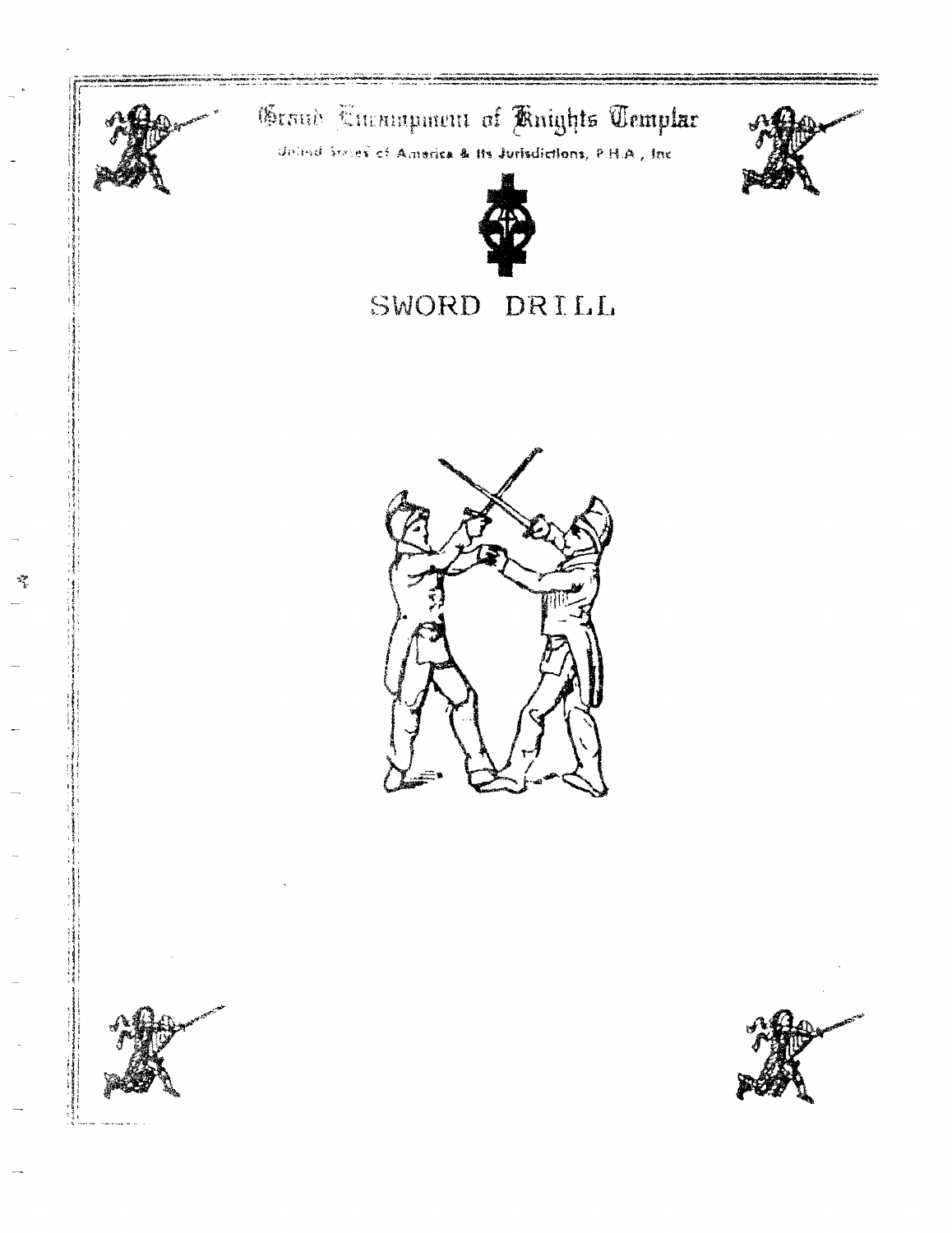

SWORD 0t"TS.

There are seven *regular* sword. cuts, and when at such practice, the officer in command orders the cuts by the numbers.

The preliminary commands are, first: "*Prepare to guard!*" when sword is brought to the position of "present;" when the second preliminary command, "Guard!" is given, and each throws the right Sword cuts. foot forward about eighteen inches

and at same time extends right arm and cross swords with each other as in "form cross" except that swords are crossed about  $mid$   $mid$   $wr$  of the blade. Swords are held in this position till the order for the cuts is given.

CUT ONE is a downward cut from the right toward the neck. as shown in engraving, when sword is brought back to position of "prepare to guard," and *ufter each cut 'words are brought to "prepare to quard?* 

CUT Two is same as cut one, except a *left* downward stroke toward the neck.

CUT THREE is made by a sweep of the sword around to the right and then up toward the legs as shown in engraving, and is called a *'right under cut.*"

CUT FOUR is the same as cut three, but from the left and called a *"left under cut."* 

CUT FIVE is a cut from the right toward the body at or near the waist.

CUT SIX is the asme as cut five except from the left.  $CUT$  SEVEN is a vertical cut toward the head and in aalled the I 'head *cut."*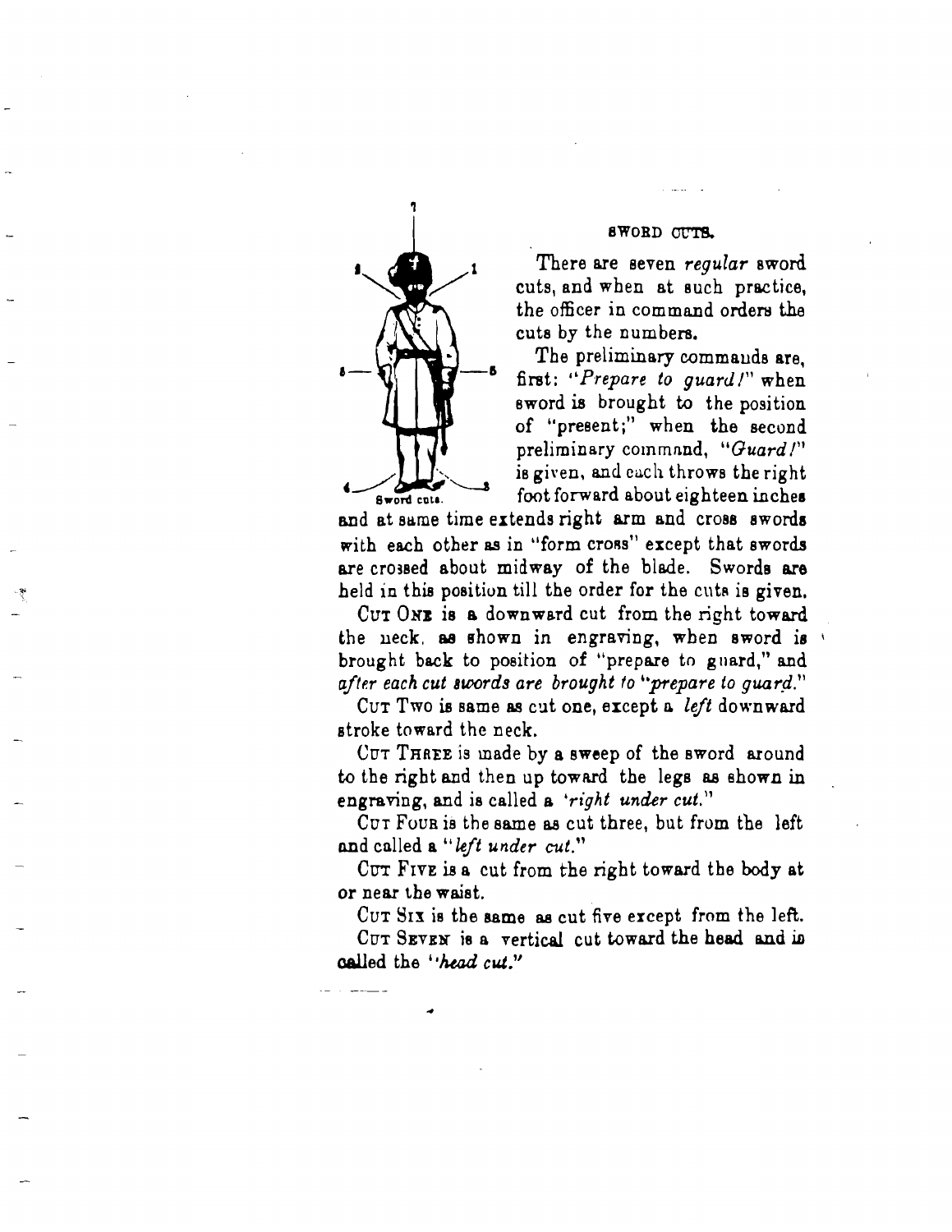### **SALUTE**

First Motion. Bring sword to present Second Motion: Hake sign of Cross Bringing

sword first to left shoulder then to right shoulder and back to present Third Motion: Extend right arm and let point of sword drop as shown in cut, hand/ hilt of sword coming to right thigh. After return to "present".

### RETURN SWONDS.

First Motion. Bring swords to "present" and at same time grasp scabbard with left hand near the mouth.<br>Second Motion. Drop no

Drop point of sword to the mouth of the scabbard and turning the head to the left raise the

hand when the sword is pushed in, then, eyes front and hands at side.

### FORM CROSS.

This command is given only when lines are formed facing inward, as for reception of Sovereign Master, or Eminent Commander, as he is called in the next degree, or for inspection and review.

) Knights facing each other, each | each other, each<br>| throws right foot forward about eighteen inches, throwing the weight of the body forward and right arm extended forward and<br>and upward, when swords of opposite<br>knights are crossed about eight iuches from the point. Form crow

 $\mathbf{f}$ 



#### KFIGHTS OF THE RED GROSS.

### DRAW SWORDS.

First Motion. At the word "draw," grasp scabbard with left and sword with right hand, and draw sword about two inches.

Second Motion. At the word "swords," draw sword out, and throwing right hand in front, drop sword in hollow of elbow.

Third Motion. Briug right hand with hilt of sword

to right thigh,  $_{4}$ elbow a little bent, sword perpendicular and held by thumb and forefinger. This is the position of

### CARllY SWORDS.

As this is the usual position of holdiug a aword, the position is asssumed in executing the order to "Draw-swords," and resumed. at the command "Recover," given after a salute or when a cross is furmed.



'l

### PRESENT 6WORDS.

Sword being at "carry," at Lhe word "present" grasp hilt firmly and at the word "swords" raise sword perpendicularly, guard or hill height of shoulder, arm ugainst the body. See cut.

After "Present-swords," the order "Carry -swords," is executed by extending the hand in front when sword drops in hollow of arm at elbow; then bring hand and hilt to right thigh, sword perpendicular.

Present swords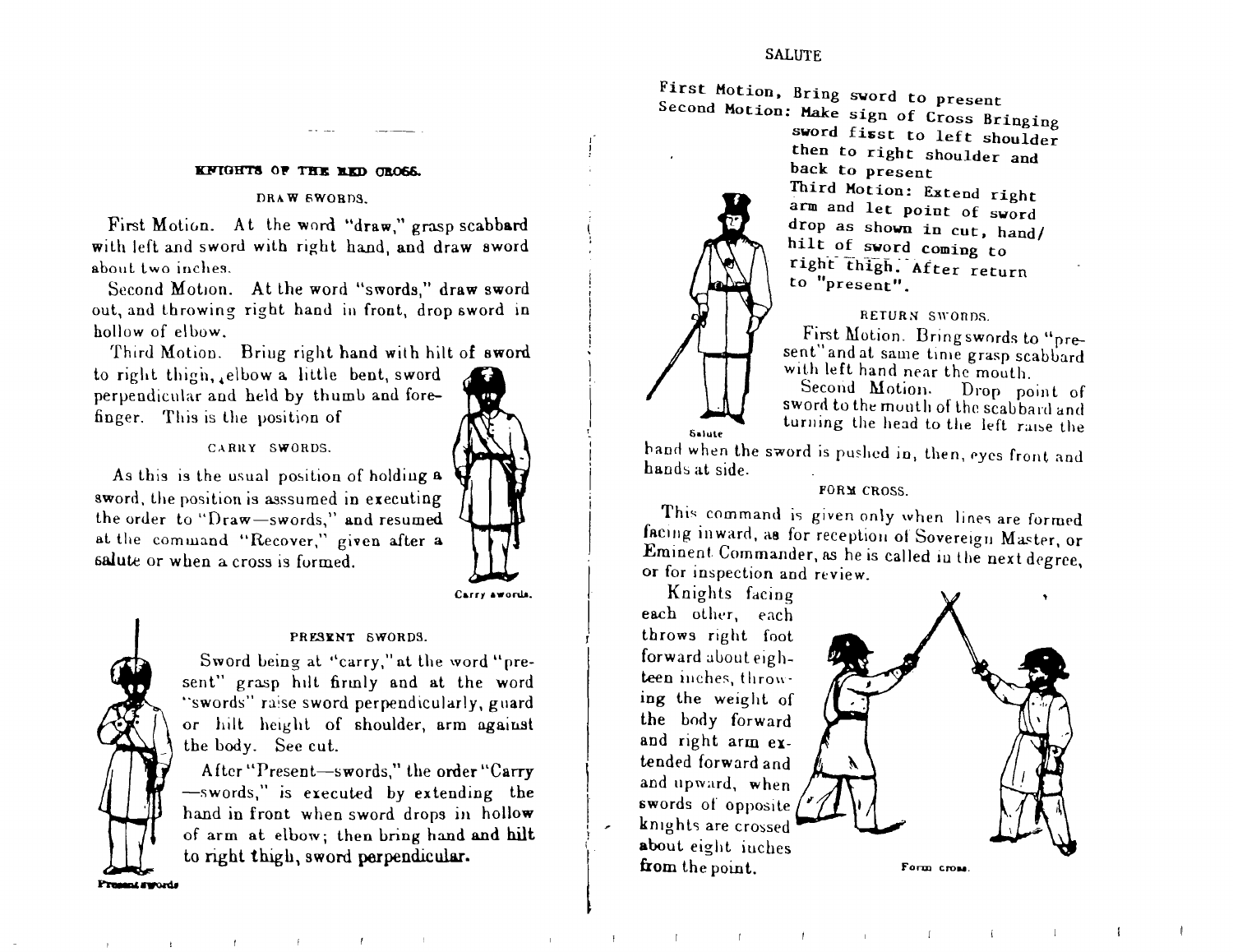

RED CROSS WORD. The knights opposite each other er give cuts one, two and four, then each draws back his sword in a quick, threatening manner, as if to thrust it into his companion, each of the Second Division whispering, VERITAS, and the First answering, RIGHT.

Sovereign Master-Recover! First Division communicate to the Second Division the grand sign, grip and word of a Knight of the Red Cross!

### RED CROSS GRAND SIGN, GRIP AND WORD.

÷

Knights advance to each other; First Division gives cut three with swords; then each raises-his left hand and places thumb and forefinger against his lips, the others spread open upward as if holding a horn to give a blast, and then with a graceful sweep form a semicircle around to the left, when hand falls to side. Then give cuts one, four and two with sword, and throwing left foot forward interlace the fingers of left hands, when knights of First Division whisper to Second D4vision, LIBERTAS, and Second replies. The word is right. All the way through each knight of the First Division takes the knight opposite him in the Second Division.



Red Cross Sign



Red Cross Grip.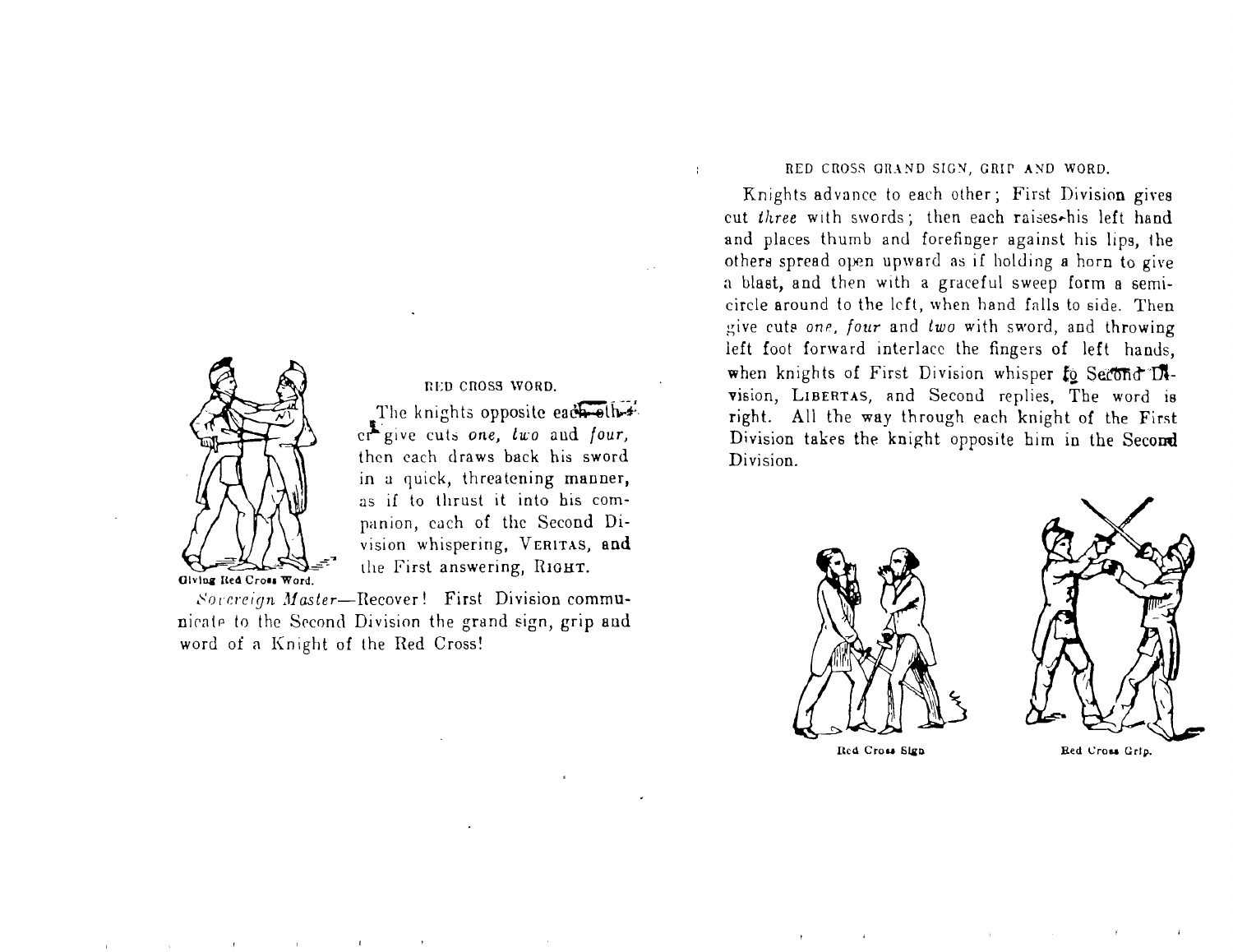# KNIGHTS TEMPLAR DEGREE.



PILGRIM WARRIOR'S PASS.

This is given in the same manner as the Persian pass

Four sword cuts are given, the fourth being toward the neck, cut No. 2, when the Pilgrim Warrior's pass, *AIalcer-shalal-liaslibaz*,<sup>85</sup> is given "under an arch of steel." See cut.

 $\mathcal{L}_{\rm{max}}$  , and the set of the set of the set of the set of the set of the set of the set of the set of the set of the set of the set of the set of the set of the set of the set of the set of the set of the set of the

Pilgrim Warrior's Pass.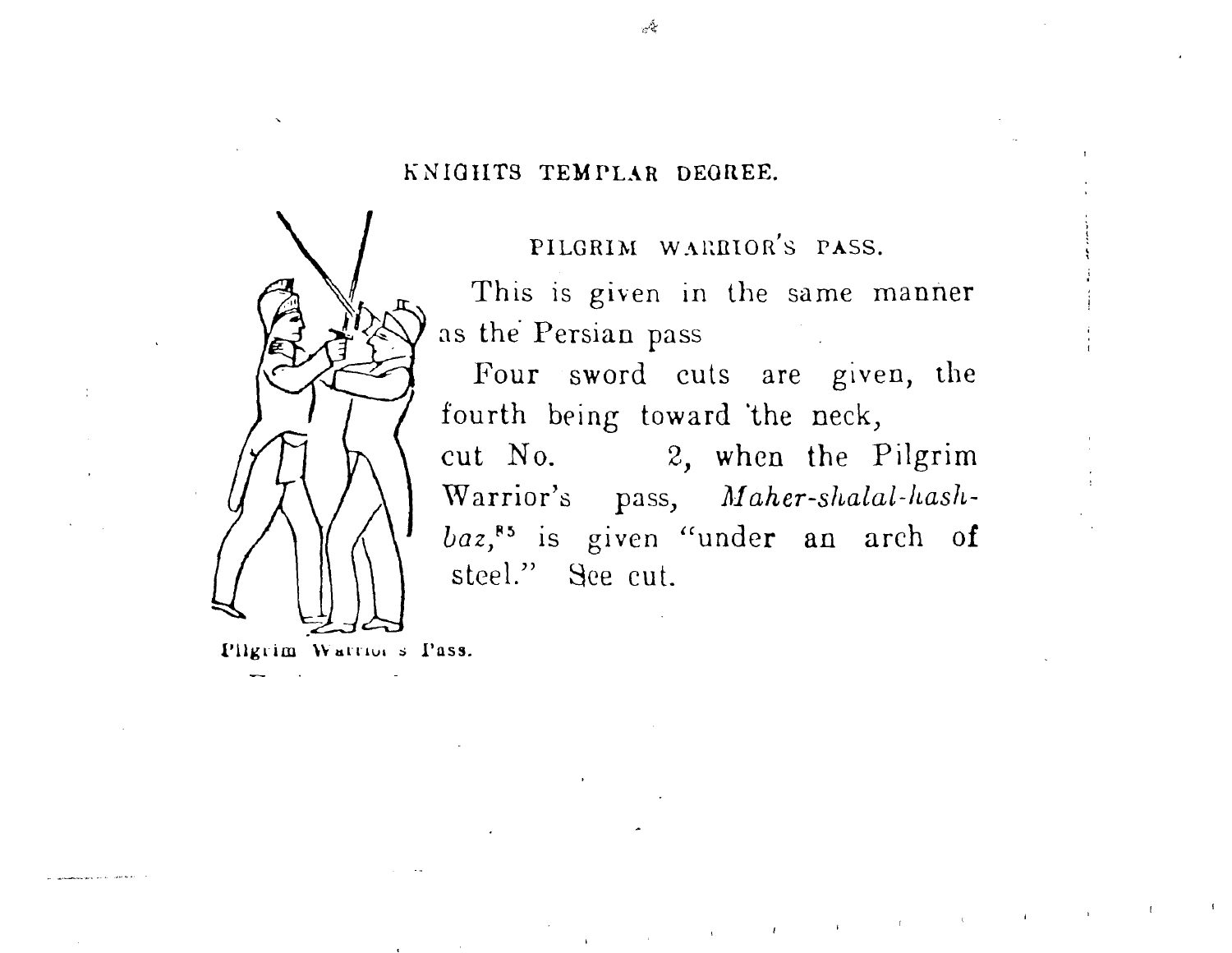### **JEWISH PASS.**

Master of Palace advances to Sovereign Master, brings his sword to "recover," when they give "the word over an arch of steel," as follows: They clash



Giving Jawish Pass.

their swords together and then give cuts one and four

as in regular sword practice, the blows being parried. Each then throws forward his left foot and grasps the other's right shoulder with his left hand, when a dialogue takes place.

Master of Palace-JUDAH.

Sovereign Master-BENJAMIN.

Master of Palace-BENJAMIN.

Sovereign Master-JUDAII. (They resume their places.)

Sovereign Master-Receive it from the Sir Knight on your left!

Master of Palace (to knight on his left)-Sir Knight, advance and communicate the Jewish pass! (Given same as explained, when he orders:) Receive it from the Sir Knight on your left!

### PERSIAN PASS.

Sword practice as before, except that there are



 $\label{eq:2.1} \mathcal{L}_{\mathcal{A}}(\mathcal{A})=\mathcal{L}_{\mathcal{A}}(\mathcal{A})=\mathcal{L}_{\mathcal{A}}(\mathcal{A})=\mathcal{L}_{\mathcal{A}}(\mathcal{A})=\mathcal{L}_{\mathcal{A}}(\mathcal{A})=\mathcal{L}_{\mathcal{A}}(\mathcal{A})=\mathcal{L}_{\mathcal{A}}(\mathcal{A})=\mathcal{L}_{\mathcal{A}}(\mathcal{A})=\mathcal{L}_{\mathcal{A}}(\mathcal{A})=\mathcal{L}_{\mathcal{A}}(\mathcal{A})=\mathcal{L}_{\mathcal{A}}(\mathcal{A})=\mathcal{L}_{\mathcal{A}}(\$ 

regular cuts, two, one, and two the word is "given under arch of steel."

Chancellor-TATNAI. Sovereign Master-SHI AR-BOZANI.

Chancellor-SHETHAR-ANI.

Sovereign Master-TATI (They resume their station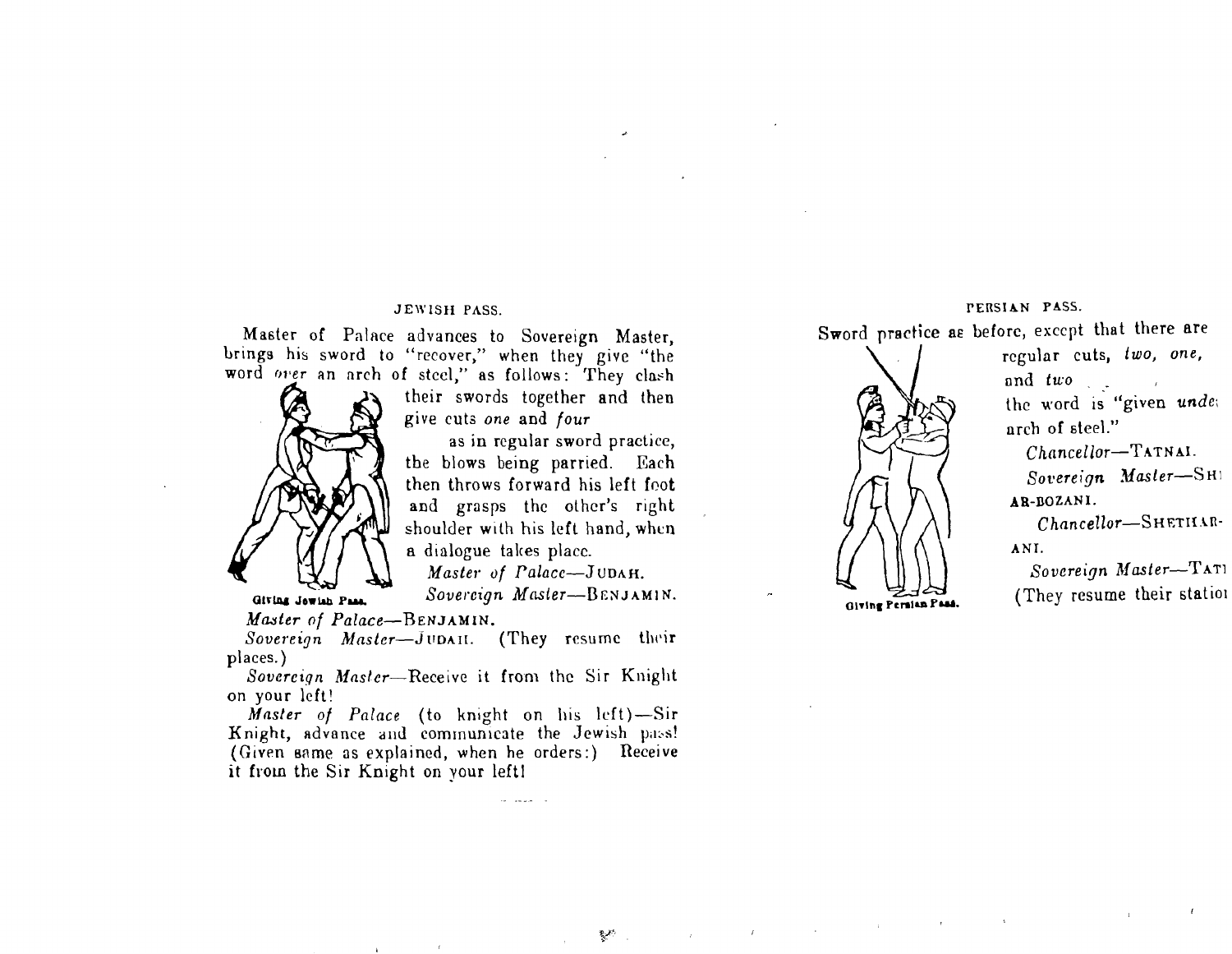

# **SWORD MA** L

é

 $\mu$  or  $\sim 1$ 



# Sir Robert A. Most Emine t Grand Commander

Sir Benjamin C. Braxton Drill Master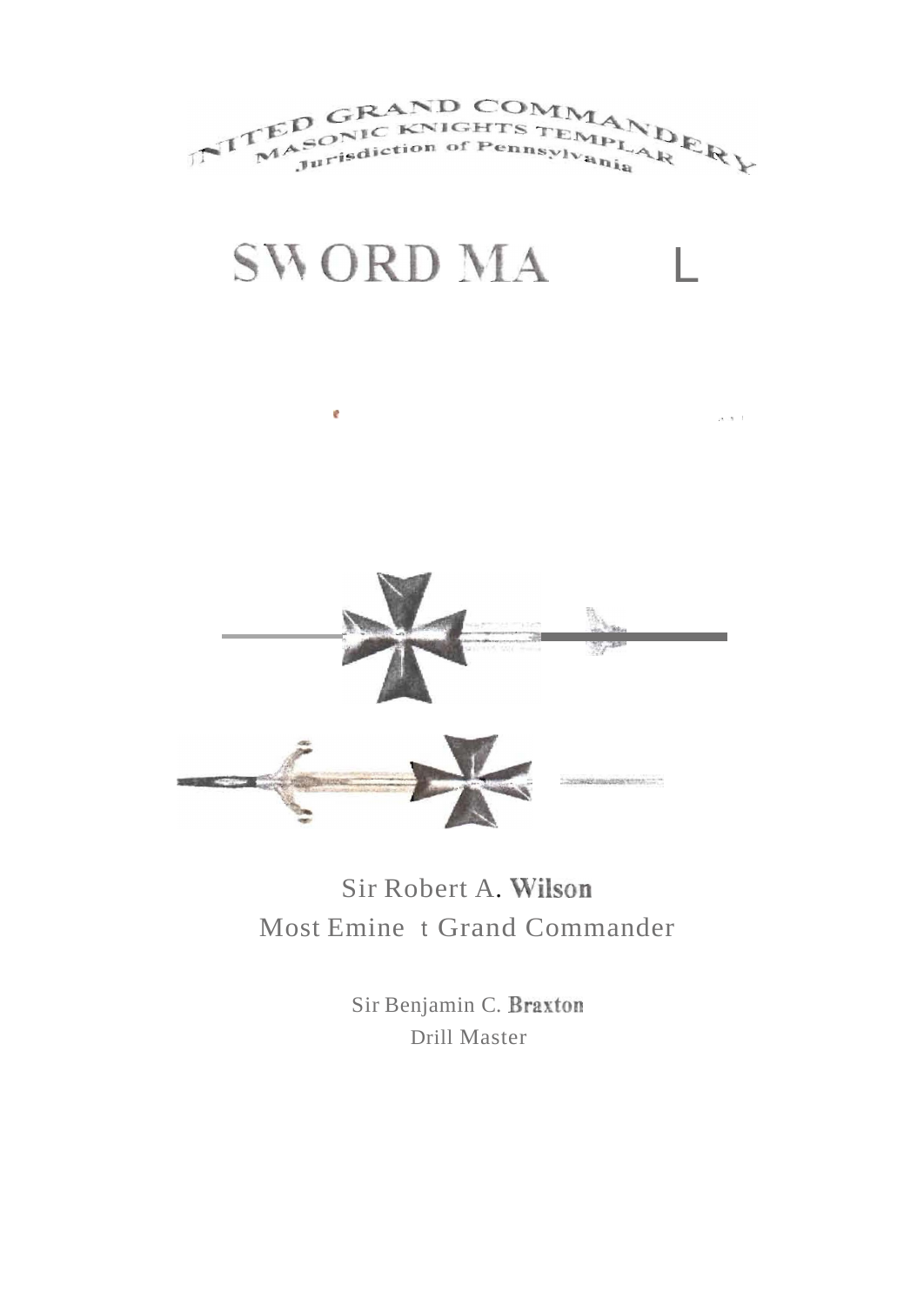# KNIGHT, TEMPLAR

# $S$ " : QRD  $M$  : TAL

All movem ents of the Sword Manual will be executed on the command of the Grand Eminent Commander or his designee ie: Deputy Grand Eminent Commander, ctc.

When not in formation or practicing sword manual, keep the sword in the scabbard.

All movements will be performed from the position of  $CAPRY SWORD$ .

The First command vill be DRAW SWORD

## DRAW SWORD

- a. The command is  $Draw$   $SVORD$ .
- b. On the preparatory command, Draw:

1. Grip the scabbard below the upper brass ring mounting with the left hand. Turn it clockwise 180 degrees. Tilt it forward to form an angle of 45 degrees with the deck. Take the sword grip in the right hand, thum b along the inside of the grip and pull it about 6 inches from the scabbard. The right forearm should now be parallel to the ground. and the left hand holding the scabbard against the side. Steady pressure should be exerted with the right thumb on the grip.

## c. On the command of execution, SWORD:

1. Draw the sword smartly, raising the right  $arm$  to its full extent, directly to the front at an angle of about 45 degrees, the sword in a straight line with the arm, edge down; drop the left hand by the side.

- 2. Pause for one count.
- 3. Bring the back of the blade against the right shoulder seam of the shirt, the blade vertical, knuckle bow to the front. right arm extended. The thumb and forefinger are wrapped around the grip. The remaining three fingers are joined behind the hilt applying press ure forward to keep the blade against the right shoulder seam. This is the position of CARRY S\VORD.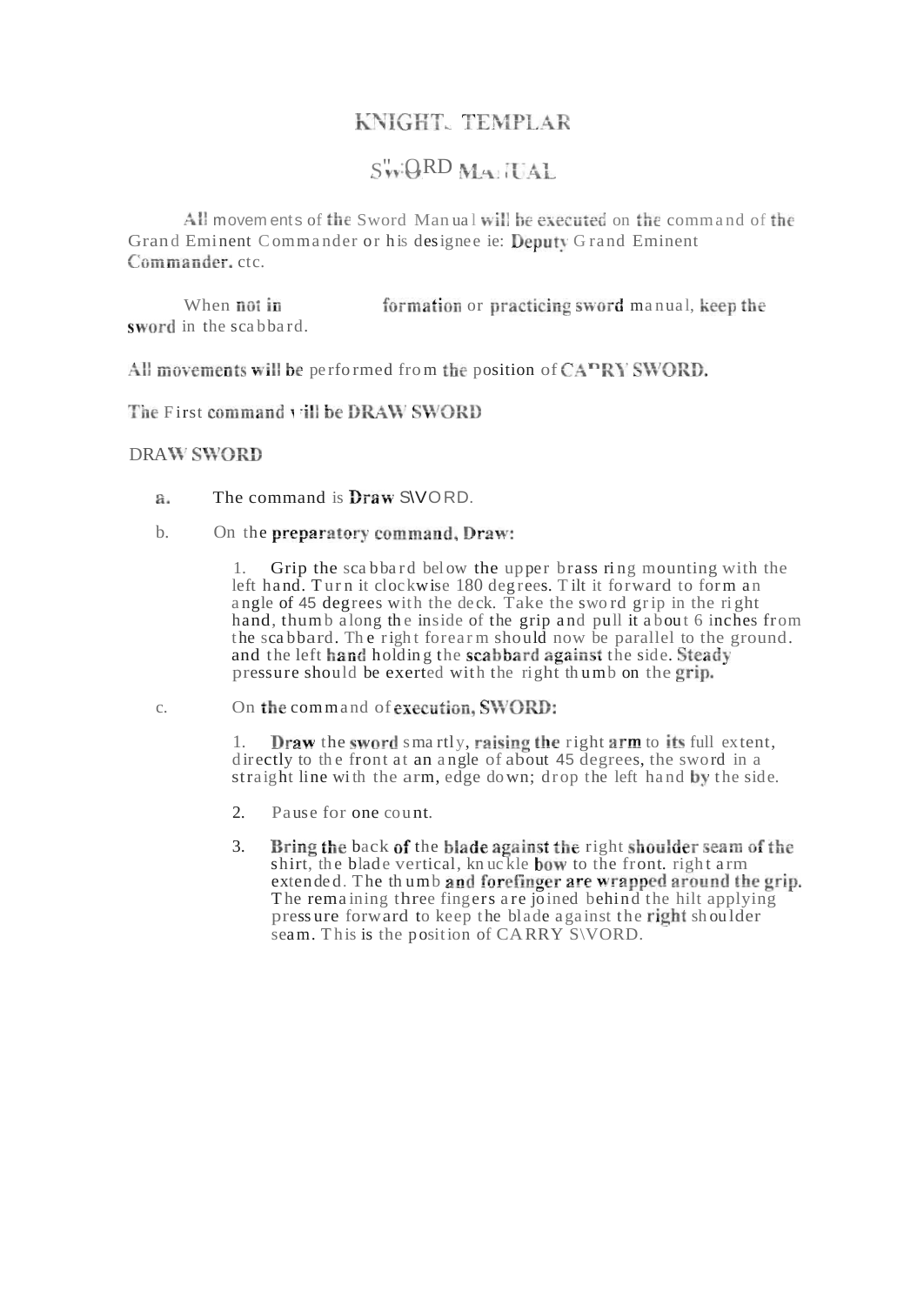## **PRE: LXT SWORD OR SALUTE FROM CARRY OR ORDER SWORD**

- The comm nd is Present SWORD. It may be given only when halted at a. the carry sword. It is executed in two counts.
- b. On Present. raise the right hand to the and 6 inches in front of the neck. Keep the thumb on the left side of the grip. wrist straight. and elbow against the body. The sword should so that the .nuckle **bow** is to the left and tilted forward at 30 degrees.
- c. On SWORD (ARMS), bring the right hand to the left shoulder then across the **body** to the right shoulder, then **back** to the center or 6 inches in front of the neck then down smartly, without lipping the bla de. The mucklebow 'ill be against the right trouser seam, the thumb will remai along the left side of the grip. The sword ti\_ will he 3 inches above the ground an on line with the outboard edge of the right foot. Execute a Return Sw ord if saluting in. If making a general sainte then return to the CARRY SWORD position upon saiuting remain in this position un til given a nother command.
- d. When the sword is at carry or carry sword, and it becomes necessary to sa lute, execute present sword. After the salute has been returned, come to order sword (then to carry sword if walking)

## ORDER S\VORn PRESENT . WORn

- a. The command is O rd er SWORD (ARMS). It is executed in one count.
- b. On  $S\ VORD$  (ARMS), turn the sharp edge down. In this position, the right arm hangs naturally with the thum b along the trouser seam. The blade slants down to the front with the point 3 inches from the ground.

## RETURN S\VORD FROM CARR ' OR ORDER S\VORD

- The command SWORD, Execution is begun on the Я. preparatory comma nd.
- b. On the preparatory command, Return:
	- $(1)$  Raise the right hand to a position 6 inches in front of the neck. Keep the thumb on the left side of the grip, wrist straight and elbow against the body. The sword should tilt with forward at 30 degrees. At the same time, grasp the scabbard with the left hand just above the upper brass ring mounting. Tilt the scabbard forward and turn it clockwise 180 degrees. The scabbard should form a 45degree angle with the ground. Then follow the sword tip 'with the eyes and then lower the sword point **position** just above the opening of the scabbard.